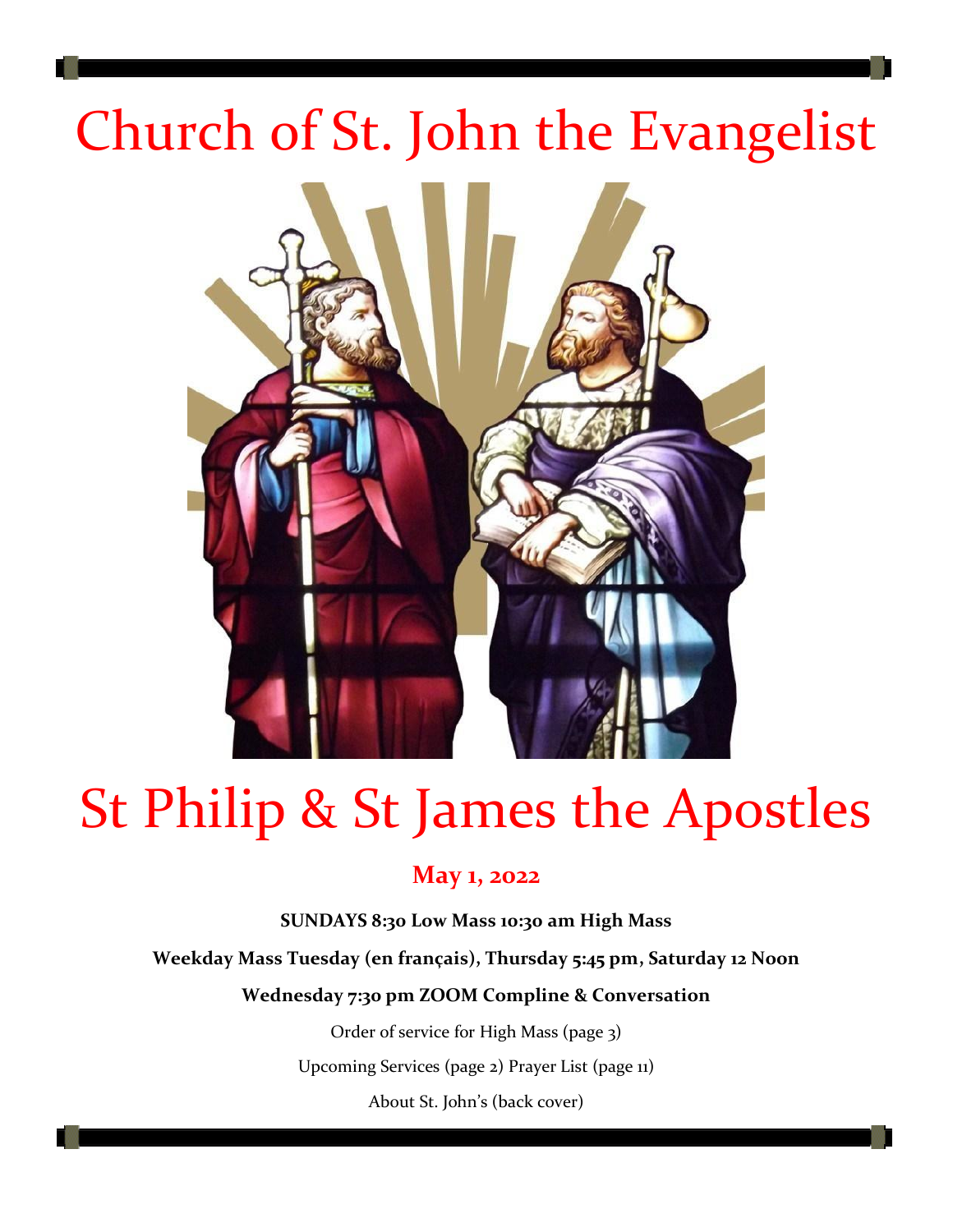## **Services at St. John the Evangelist**

|                                             |  | SUNDAYS 8:30 Low Mass 10:30 am High Mass |  |  |                                                                | In church   |
|---------------------------------------------|--|------------------------------------------|--|--|----------------------------------------------------------------|-------------|
| Wednesday 7:30 p.m. Compline & Conversation |  |                                          |  |  |                                                                | <b>ZOOM</b> |
| Friday 7:00 p.m.                            |  | sept à huit Bible Study                  |  |  |                                                                | <b>ZOOM</b> |
|                                             |  |                                          |  |  | WEEKDAY MASSES. TUESDAY 5:45 pm (en français) THURSDAY 5:45 pm |             |

#### **SATURDAY 12 NOON In Church**

**Wednesday & Friday Holy Eucharist at Christ Church Cathedral 12:15**

Permanent Zoom link:<https://zoom.us/j/332912007> (or by phone **438-809-7799** Meeting ID: 332 912 007)



For those visiting for the first time, welcome to St. John the Evangelist! And for our parishioners returning to worship in the church, welcome back! We ask that you please respect the following social distancing measures while worshipping in the church:

- **Masks are required throughout the service.**
- **Please clean your hands with sanitizer on the way in.**
- **Communion will be distributed from the nave of the church, just before the gates. Please keep a one-meter distance from each other. There are markings on the floor**
- **Singing is permitted but only with a mask on.**
- The **bathroom** is located in the hallway to the left, through the door at the back of the church.

**Father Ezra Pickup.** The Funeral for Fr Pickup will take place on **June 4 at 11:00 am** at Holy Trinity Episcopal Church in Swanton Vermont with burial at 2:00 pm in Alburgh at St Amadeus cemetery.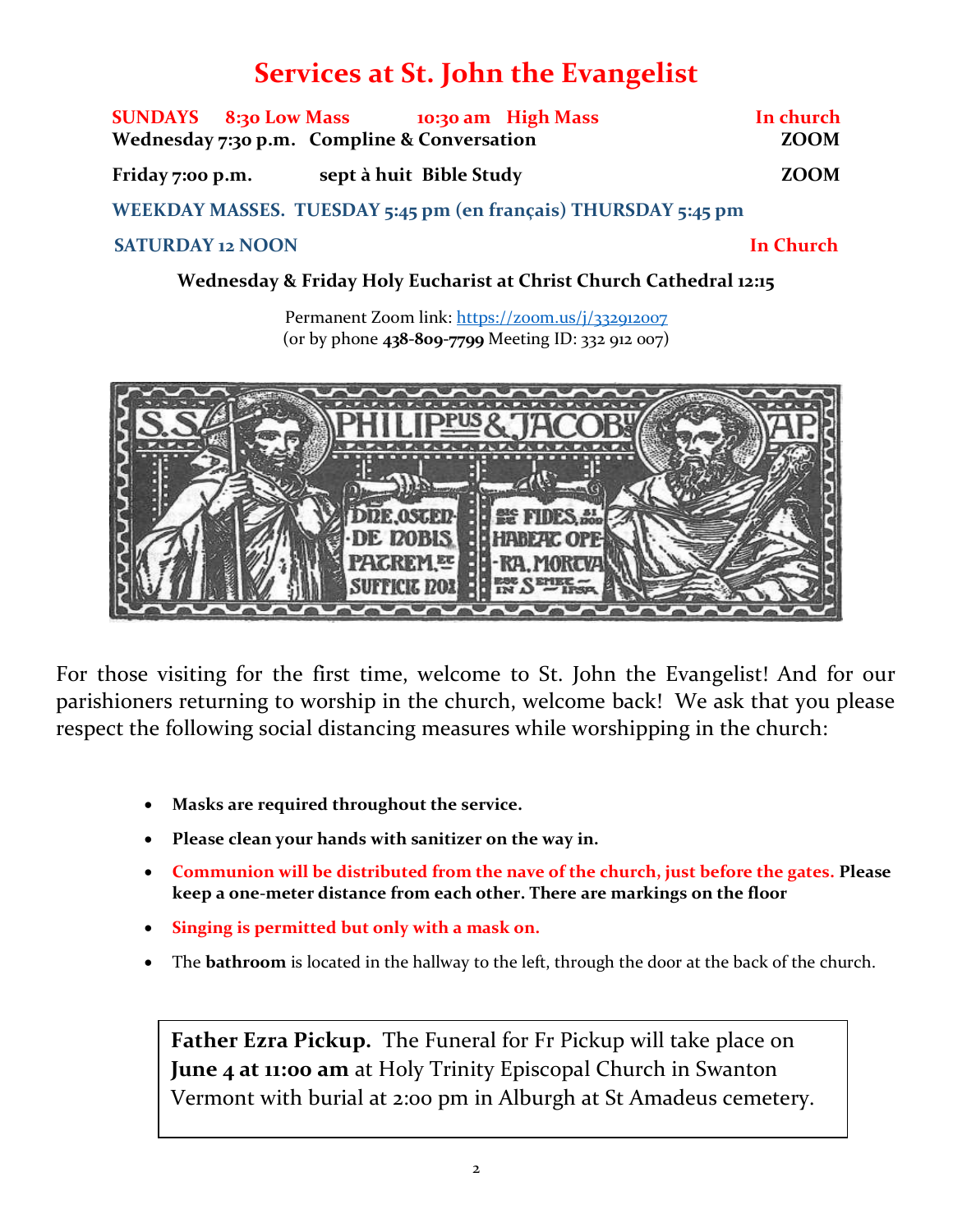#### **AN ORDER OF SERVICE - HIGH MASS**

#### **Sunday May 1, 2o22 10:30 am**

**Organ Prelude.** *Ciaccona* in E minor, BuxWV 160, by D. Buxtehude (1637-1707)

# 1623)

**THE INTRODUCTORY RITE Mass setting.** Mass for five voices by W. Byrd (1540-

*The people stand at the sound of the bell.*

**Opening Hymn.** The king of love my Shepherd is (#490) - ST. COLUMBA

#### **THE LITURGY OF THE WORD**

#### **Introit.**

*Antiphon. They cried unto thee, O Lord, in the time of their misery and trouble: and thou didst hear them from thy holy heaven, alleluia, alleluia.* Psalm. *Rejoice in the Lord, O ye righteous: for it becometh well the just to be thankful.* Glory be. Repeat antiphon.

#### *Priest.* Let us pray. *The people kneel.*

*Priest.* Our Father who art in heaven hallowed by thy name; thy kingdom come; thy will be done, on earth as it is in heaven. Give us this day our daily bread; and forgive us our trespasses, as we forgive them that trespass against us; and lead us not into temptation, but deliver us from evil. **Amen.**

*Priest.* Almighty God, unto whom all hearts be open, all desires known, and from whom no secrets are hid: Cleanse the thoughts of our hearts by the inspiration of thy Holy Spirit, that we may perfectly love thee, and worthily magnify thy holy Name; through Christ our Lord. **Amen.**

*Deacon.* Our Lord Jesus Christ said: Hear O Israel, The Lord our God is one Lord; and thou shalt love the Lord thy God with all thy heart, and with all thy soul, and with all thy mind, and with all thy strength. This is the first and great commandment. And the second is like unto it: Thou shalt love thy neighbour as thyself. On these two commandments hang all the Law and the Prophets.

#### *People.* **Lord, have mercy upon us, and write both these thy laws in our hearts, we beseech thee.**

#### **Kyrie eleison.**

Kyrie eleison. Christe eleison. Kyrie eleison.

#### **Gloria in Excelsis.**

Glory be to God on high, and in earth peace, good will towards men. We praise thee, we bless thee, we glorify thee. We give thanks to thee for thy great glory, O Lord God, heavenly king, God the Father Almighty. O Lord, the only begotten Son, Jesus Christ, O Lod God, Lamb of God, Son of the Father, that takest away the sin of the world, have mercy upon us. Thou that takest away the sin of the world, receive our prayer. Thou that sittest at the right hand of God the Father, have mercy upon us. For thou only art holy, thou only art the Lord; thou only O Christ, with the Holy Ghost, art most high in the glory of God the Father. Amen.

#### **The Collects of the Day**

*Priest.* The Lord be with you.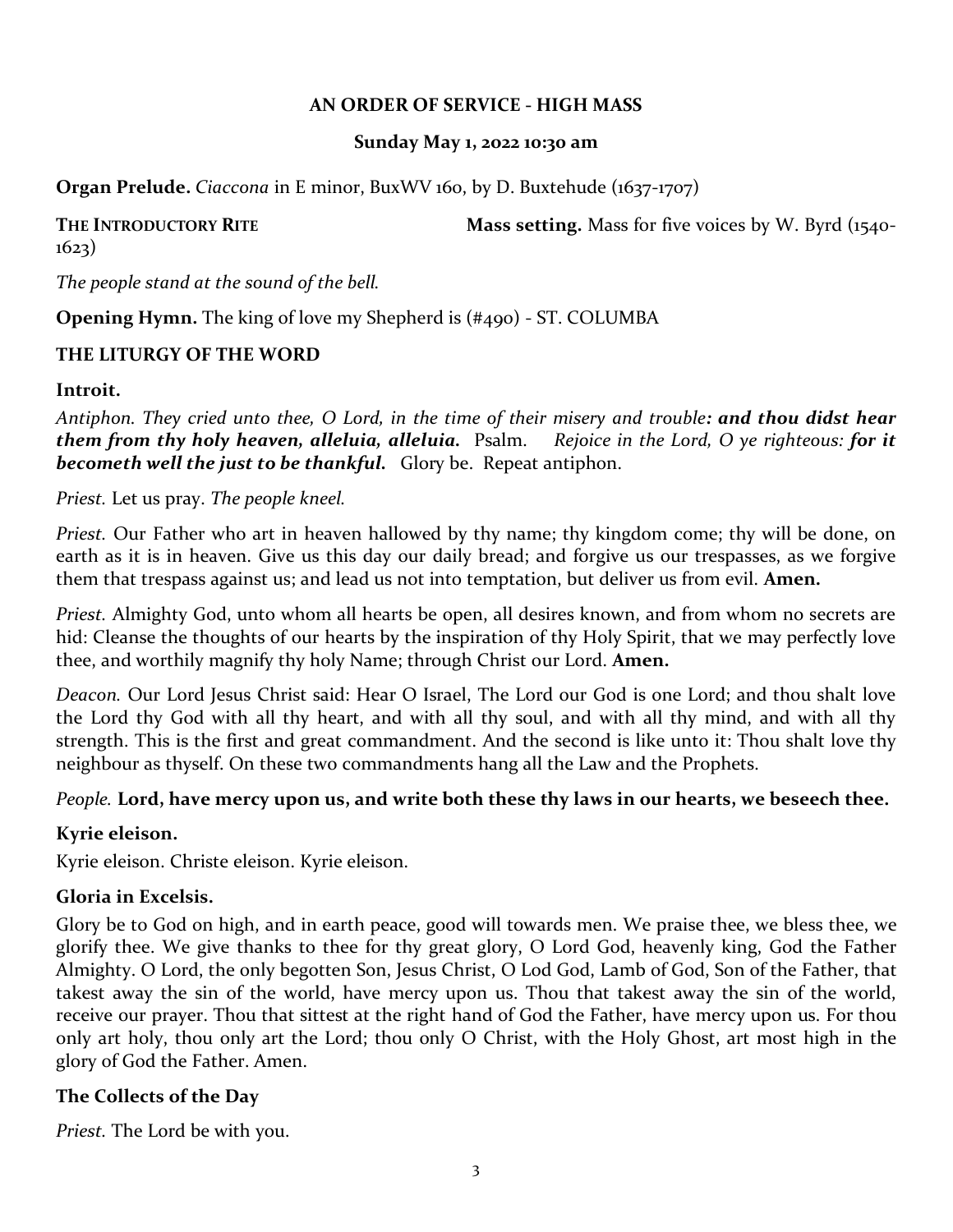#### *People.* **And with thy spirit.**

*Priest.* Let us pray.

O ALMIGHTY God, whom truly to know is everlasting life; Grant us perfectly to know thy Son Jesus Christ to be the way, the truth, and the life; that, following the steps of thy holy Apostles, Saint Philip and Saint James, we may stedfastly walk in the way that leadeth to external life; through the same thy Son Jesus Christ our Lord. Amen.

ALMIGHTY God, who hast given thine only Son to be unto us both a sacrifice for sin, and also an example of godly life; Give us grace that we may always most thankfully receive that his inestimable benefit, and also daily endeavour ourselves to follow the blessed steps of his most holy life; through the same Jesus Christ our Lord. Amen

#### **THE LESSONS**

#### **The First Lesson** *Isaiah 30: 15-21*

For thus saith the Lord God, the Holy One of Israel; In returning and rest shall ye be saved; in quietness and in confidence shall be your strength; and ye would not. But ye said, No; for we will flee upon horses; therefore shall ye flee: and, We will ride upon the swift; therefore shall they that pursue you be swift. One thousand shall flee at the rebuke of one; at the rebuke of five shall ye flee: till ye be left as a beacon upon the top of a mountain, and as an ensign on an hill. And therefore will the Lord wait, that he may be gracious unto you, and therefore will lie he exalted, that he may have mercy upon you: for the Lord is a God of judgment: blessed are all they that wait for him. For the people shall dwell in Zion at Jerusalem: thou shalt weep no more: he will be very gracious unto thee at the voice of thy cry; when he shall hear it, he will answer thee. And though the Lord give you the bread of adversity, and the water of affliction, yet shall not thy teachers be removed into a corner any more, but thine eyes shall see thy teachers: And thine ears shall hear a word behind thee, saying, This is the way, walk ye in it, when ye turn to the right hand, and when ye turn to the left.

#### **First Alleluia**

*Alleluia, alleluia. O Lord the very heavens shall praise thy wondrous works: in thy truth in the congregation of the saints. Alleluia.*

#### **The Epistle St. James 1.1**

JAMES, a servant of God and of the Lord Jesus Christ, to the twelve tribes which are scattered abroad, greeting. My brethren, count it all joy when ye fall into manifold temptations; knowing this, that the trying of your faith worketh patience. But let patience have her perfect work, that ye may be perfect and entire, wanting nothing. If any of you lack wisdom, let him ask of God, that giveth to all men liberally, and upbraideth not, and it shall be given him. But let him ask in faith, nothing wavering; for he that wavereth is like a wave of the sea, driven with the wind, and tossed. For let not that man think that he shall receive any thing of the Lord. A double-minded man is unstable in all his ways. Let the brother of low degree rejoice in that he is exalted; but the rich in that he is made low; because as the flower of the grass he shall pass away. For the sun is no sooner risen with a burning heat, but it withereth the grass, and the flower thereof falleth, and the grace of the fashion of it perisheth: so also shall the rich man fade away in his ways. Blessed is the man that endureth temptation; for when he is tried, he shall receive the crown of life, which the Lord hath promised to them that love him.

#### **Second Alleluia***. The people stand.*

*Alleluia, alleluia. Have I been so long with you, and yet hast thou not known me Philip: he that hath seen me hath seen my Father. Alleluia.*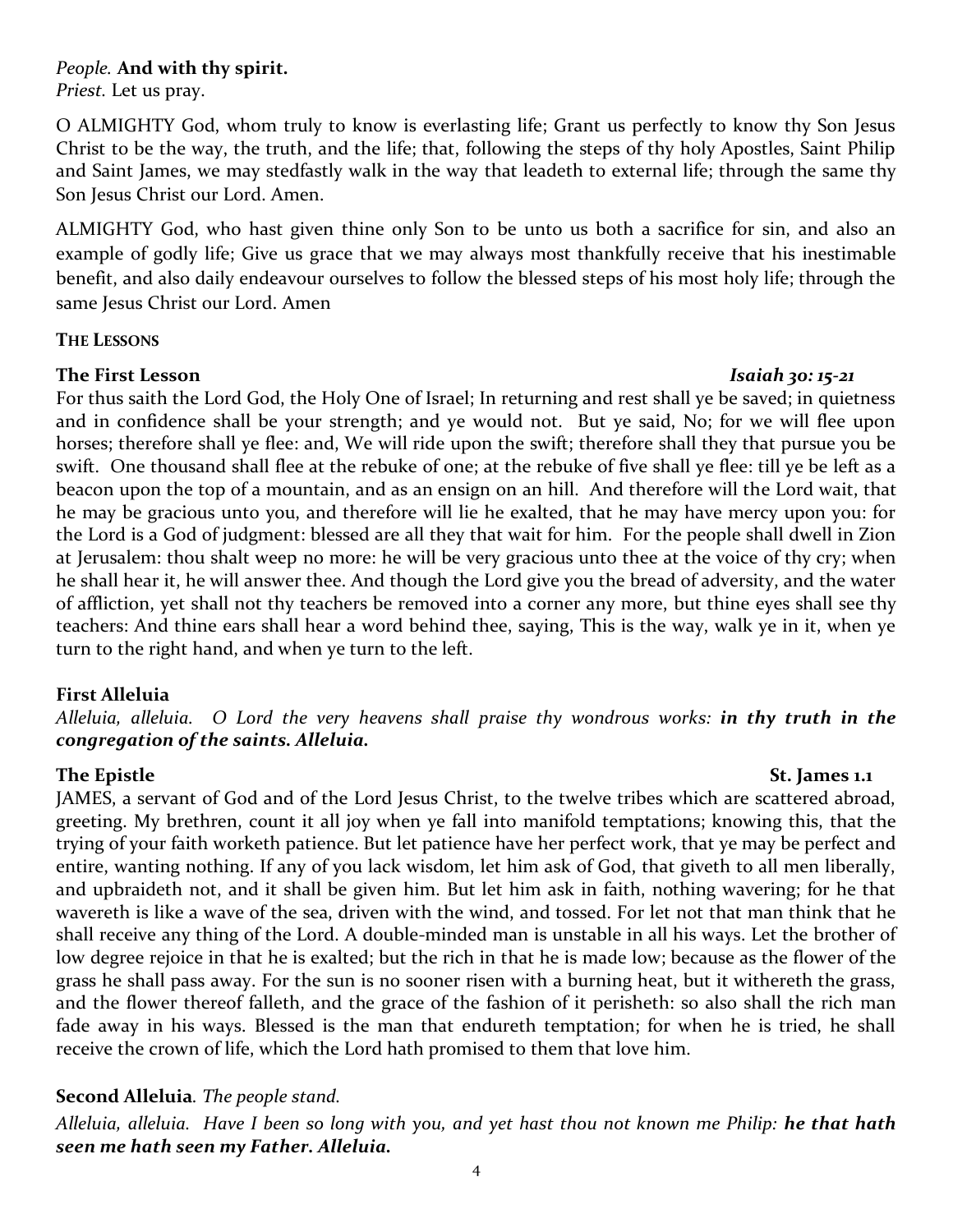#### **The Gospel** *St. John 14.1*

*Deacon.*The Lord be with you.

#### *People.* **And with thy spirit.**

*Deacon.*The Holy Gospel is written in the fourteenth chapter of the Gospel according to Saint John, beginning at the first verse.

#### *People.* **Glory be to thee, O Lord.**

AND Jesus said unto his disciples, Let not your heart be troubled; ye believe in God, believe also in me. In my Father's house are many mansions; if it were not so, I would have told you. I go to prepare a place for you: and if I go and prepare a place for you, I will come again, and receive you unto myself, that where I am, there ye may be also. And whither I go ye know, and the way ye know. Thomas saith unto him, Lord, we know not whither thou goest, and how can we know the way? Jesus saith unto him, I am the way, the truth, and the life: no man cometh unto the Father but by me. If ye had known me, ye should have known my Father also: and from henceforth ye know him, and have seen him. Philip saith unto him, Lord, show us the Father, and it sufficeth us. Jesus saith unto him, Have I been so long time with you, and yet hast thou not known me, Philip? He that hath seen me hath seen the Father; and how sayest thou then, Show us the Father? Believest thou not that I am in the Father, and the Father in me? The words that I speak unto you I speak not of myself; but the Father that dwelleth in me, he doeth the works. Believe me, that I am in the Father, and the Father in me; or else believe me for the very works' sake. Verily, verily I say unto you, He that believeth on me, the works that I do shall he do also; and greater works than these shall he do; because I go unto my Father. And whatsoever ye shall ask in my name, that will I do, that the Father may be glorified in the Son. If ye shall ask any thing in my name, I will do it.

#### *People.* **Praise be to thee, O Christ.**

**THE NICENE CREED**

#### *Priest and people together.*

**I BELIEVE in one God the Father Almighty, Maker of heaven and earth, And of all things visible and invisible:**

**And in one Lord Jesus Christ, the only-begotten Son of God, Begotten of the Father before all worlds; God, of God; Light, of Light; Very God, of very God; Begotten, not made; Being of one substance with the Father; Through whom all things were made: Who for us men and for our salvation came down from heaven, And was incarnate by the Holy Ghost of the Virgin Mary, And was made man, And was crucified also for us under Pontius Pilate. He suffered and was buried, And the third day he rose again according to the Scriptures, And ascended into heaven, And sitteth on the right hand of the Father. And he shall come again with glory to judge both the quick and the dead: Whose kingdom shall have no end.**

**And I believe in the Holy Ghost, The Lord, The Giver of Life, Who proceedeth from the Father and the Son, Who with the Father and the Son together is worshipped and glorified, Who spake by the Prophets. And I believe One, Holy, Catholic, and Apostolic Church. I acknowledge one Baptism for the remission of sins. And I look for the Resurrection of the dead, And the Life of the world to come. Amen.**

**THE SERMON** *The Rector*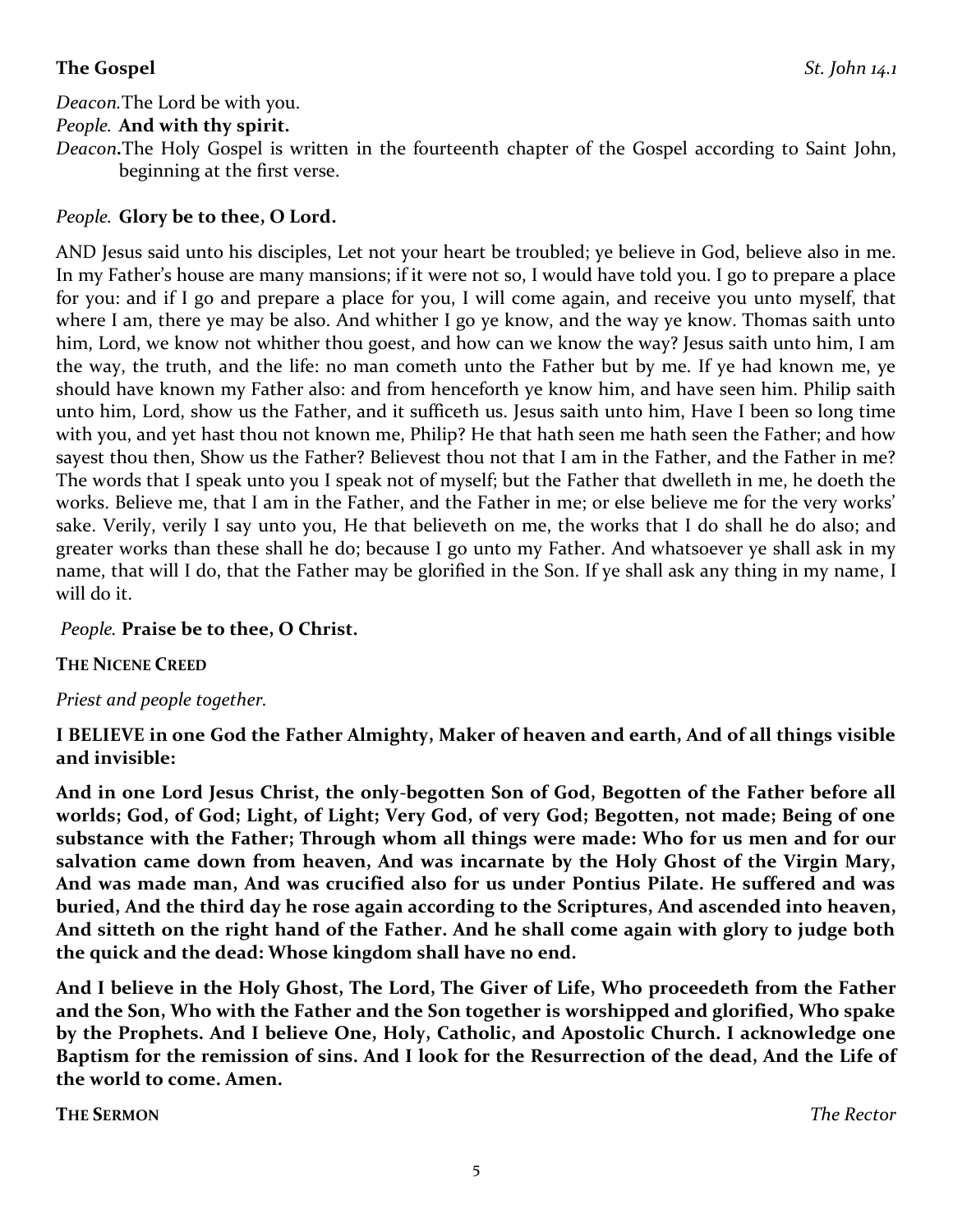#### **ANNOUNCEMENTS**

#### **THE LITURGY OF THE EUCHARIST**

#### **THE OFFERTORY**

#### **Offertory Verse.**

*O Lord, the very heavens shall praise thy wondrous works: and thy truth in the congregation of the saints, alleluia, alleluia* 

**Offertory.** *Victimae Paschali laudes* by O. de Lassus (1532-1594)

*No collection will be taken, but a plate is available to receive offerings after the service, near the exit.*

*The people stand to receive the censing from the thurifer, bowing in response.*

*Priest.* Pray that my sacrifice and yours may be acceptable to God, the almighty Father.

#### *People.***May the Lord receive this sacrifice at thy hands, to the praise and glory of his Name, to our benefit, and to that of all his holy Church.**

#### **THE BIDDINGS**

*Deacon.* Let us pray for ….

*The deacon offers the biddings. (See page 11.) After praying for the departed, the deacon says:*

Rest eternal grant unto them, O Lord, and let light perpetual shine upon them. **Amen.** Gathering together all our intercessions we entrust them to the prayer of Our Lady, Hail Mary, full of grace, the Lord is with thee. Blessed art thou among women, and blessed is the fruit of thy womb, Jesus. *People.* **Holy Mary, Mother of God, pray for us sinners now and at the hour of our death. Amen**

#### *The people kneel.*

Almighty and everliving God, who by thy holy Apostle hast taught us to make prayers and supplications, and to give thanks for all men: we humbly beseech thee most mercifully to accept our alms and oblations, and to receive these our prayers, which we offer unto thy divine Majesty; beseeching thee to inspire continually the universal Church with the spirit of truth, unity, and concord: And grant that all they that do confess thy holy Name may agree in the truth of thy holy word, and live in unity and godly love.

We beseech thee also to lead all nations in the way of righteousness; and to guide and direct their governors and rulers, that thy people may enjoy the blessings of freedom and peace: And grant unto thy servant *ELIZABETH* our Queen, and to all that are put in authority under her, that they may truly and impartially administer justice, to the maintenance of thy true religion and virtue.

Give grace, O heavenly Father, to all Bishops, Priests, and Deacons, and specially to thy servants *MARY*  our bishop, *DAVID* our metropolitan, *LINDA* our primate, and *JUSTIN*, Archbishop of Canterbury, that they may both by their life and doctrine set forth thy true and living Word, and rightly and duly administer thy holy sacraments.

Prosper, we pray thee, all those who proclaim the gospel of thy kingdom among the nations: And to all thy people give thy heavenly grace, and specially to this congregation here present, that, with meek heart and due reverence, they may hear and receive thy holy Word; truly serving thee in holiness and righteousness all the days of their life.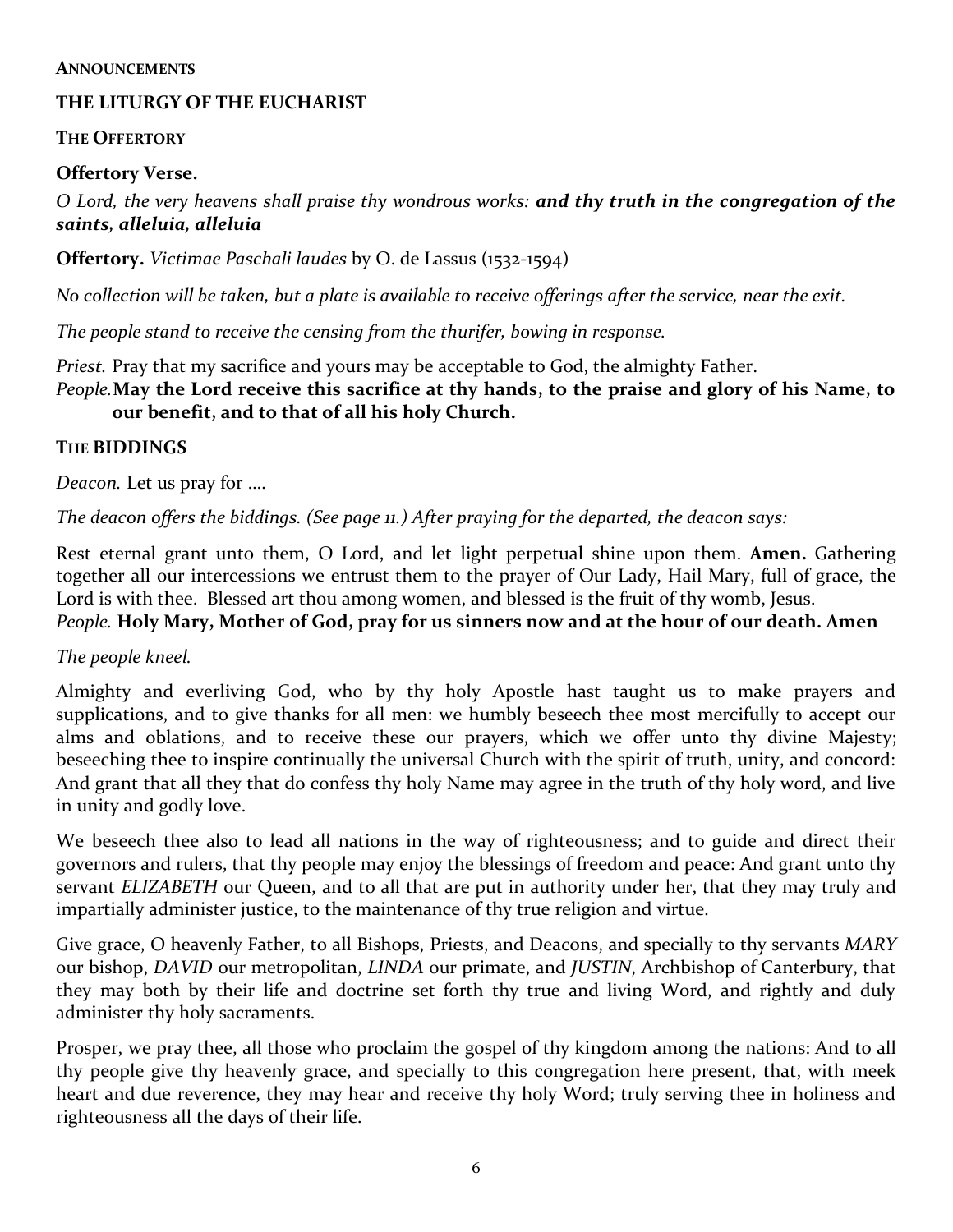And we most humbly beseech thee of thy goodness, O Lord, to comfort and succour all them who in this transitory life are in trouble, sorrow, need, sickness, or any other adversity, especially those for whom our prayers are desired.

We remember before thee, O Lord, all thy servants departed this life in thy faith and fear: and we bless thy holy Name for all who in life and death have glorified thee; especially the ever-Blessed Virgin Mary, Blessed John the Evangelist our Patron, and all thy saints, beseeching thee to give us grace that, rejoicing in their fellowship, we may follow their good examples, and with them be partakers of thy heavenly kingdom.

Grant this, O Father, for Jesus Christ's sake, our only Mediator and Advocate, to whom, with thee and the Holy Ghost, be all honour and glory, world without end. **Amen.**

#### **THE CONFESSION AND ABSOLUTION**

*Deacon.* Ye that do truly and earnestly repent you of your sins, and are in love and charity with your neighbours, and intend to lead the new life, following the commandments of God, and walking from henceforth in his holy ways: Draw near with faith, and take this holy Sacrament to your comfort; and make your humble confession to Almighty God, meekly kneeling upon your knees.

*Priest and people together.* **ALMIGHTY GOD, Father of our Lord Jesus Christ, maker of all things, judge of all men: we acknowledge and confess our manifold sins and wickedness, which we from time to time most grievously have committed, by thought, word, and deed, against thy Divine Majesty. We do earnestly repent, and are heartily sorry for these our misdoings. Have mercy upon us, most merciful Father; for thy Son our Lord Jesus Christ's sake, forgive us all that is past; and grant that we may ever hereafter serve and please thee in newness of life, to the honour and glory of thy Name; Through Jesus Christ our Lord. Amen.**

*Priest.* Almighty God, our heavenly Father, who of his great mercy hath promised forgiveness of sins to all them that with hearty repentance and true faith turn unto him: Have mercy upon you; pardon and deliver you from all your sins; confirm and strengthen you in all goodness; and bring you to everlasting life; through Jesus Christ our Lord. **Amen.**

*Deacon.* Hear what comfortable words our Saviour Christ saith unto all that truly turn to him.

- *Matthew 11:28* Come unto me all that labour and are heavy laden, and I will refresh you.
- *John* 3:16 God so loved the world, that he gave his only-begotten Son, to the end that all that believe in him should not perish, but have eternal life.

*Deacon.* Hear also what Saint Paul saith.

*1 Timothy 1:15* This is a true saying, and worthy of all men to be received, that Christ Jesus came into the world to save sinners.

*Deacon.* Hear also what Saint John saith.

*1 John 2:1-2* If any man sin, we have an Advocate with the Father, Jesus Christ the righteous; and he is the propitiation for our sins.

#### **THE EUCHARISTIC PRAYER**

*Priest.* The Lord be with you; *People.* **And with thy spirit.** *Priest.* Lift up your hearts; *People.* **We lift them up unto the Lord.**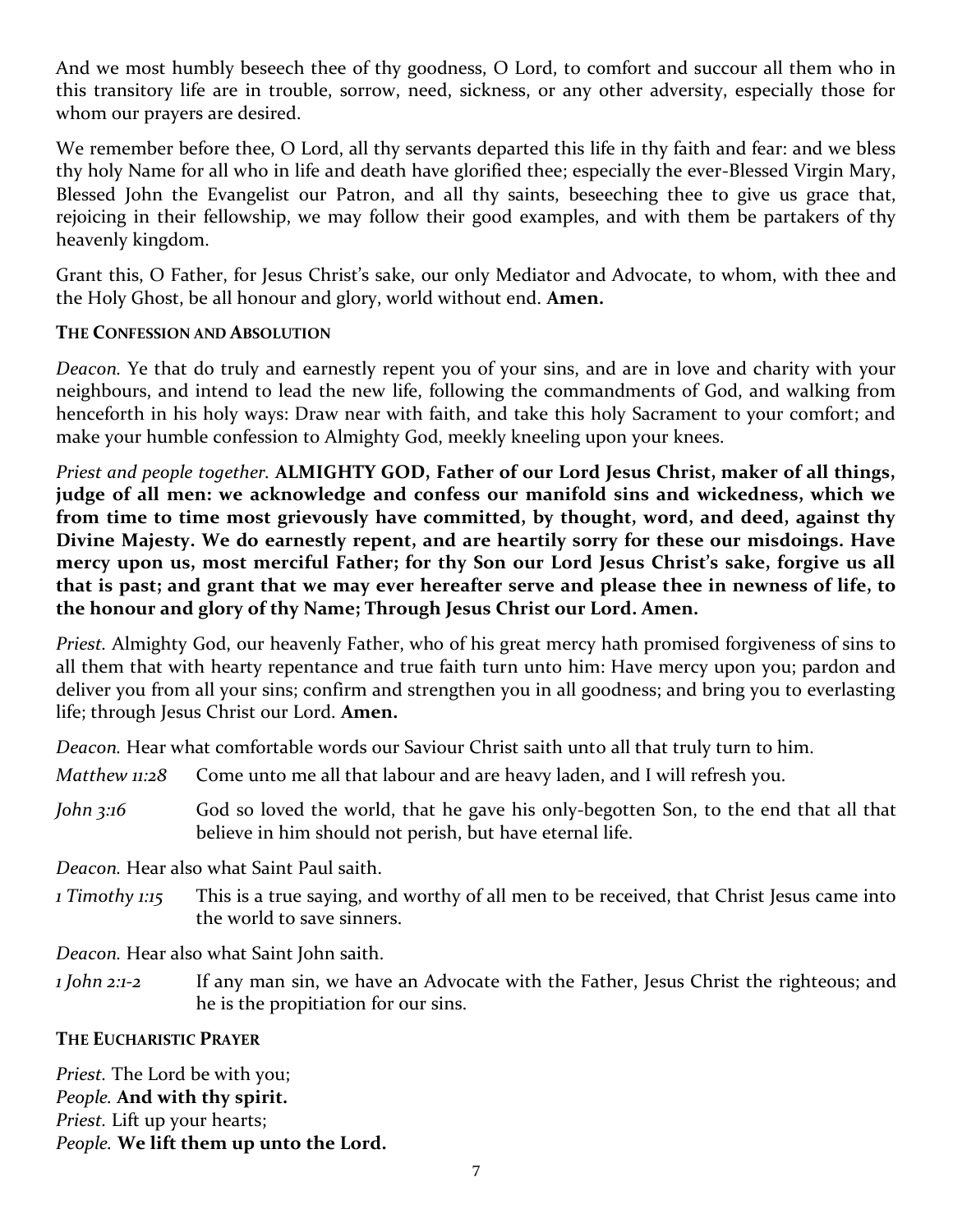#### *Priest.* Let us give thanks unto our Lord God; *People.* **It is meet and right so to do.**

*Priest.* It is very meet, right, and our bounden duty, that we should at all times, and in all places give thanks unto thee, O Lord, Holy Father, Almighty, Everlasting God, Creator and Preserver of all things.

WHO in the multitude of thy Saints hast compassed us about with so great a cloud of witnesses, that we, rejoicing in their fellowship, may run with patience the race that is set before us, and together with them may receive the crown of glory that fadeth not away.Therefore with Angels and Archangels and all the company of heaven, we laud and magnify thy glorious Name; evermore praising thee, and saying:

#### **Sanctus and Benedictus.**

Holy, holy, holy, Lord God of Hosts. Heaven and earth are full of thy glory. Glory be to thee O Lord most high. Blessed is he that cometh in the name of the Lord: Hosanna in the highest.

#### **The Consecration**

*Priest.* BLESSING and glory and thanksgiving be unto thee Almighty God, our heavenly Father, who of thy tender mercy didst give thine only Son Jesus Christ to take our nature upon him, and to suffer death upon the Cross for our redemption; who made there, by his one oblation of himself once offered, a full, perfect, and sufficient sacrifice, oblation, and satisfaction, for the sins of the whole world; and did institute, and in his holy Gospel command us to continue, a perpetual memorial of that his precious death, until his coming again.

Hear us, O merciful Father, we most humbly beseech thee; and of thy almighty goodness vouchsafe to bless, hallow and sanctify, with thy word and Holy Spirit, these holy gifts, and grant that we receiving these thy creatures of bread and wine, according to thy Son our Saviour Jesus Christ's holy institution, in remembrance of his death and passion may be partakers of his most blessed Body and Blood; who, in the same night that he was betrayed, took Bread; and, when he had given thanks, he brake it; and gave it to his disciples, saying, "Take, eat; this is my body which is given for you: do this in remembrance of me." Likewise after supper he took the Cup; and, when he had given thanks, he gave it to them, saying, "Drink ye all, of this; for this is my blood of the New Covenant, which is shed for you and for many for the remission of sins: do this, as oft as ye shall drink it, in remembrance of me."

Wherefore, O Father, Lord of heaven and earth, we thy humble servants, with all thy holy Church, remembering the precious death of thy beloved Son, his mighty resurrection, and glorious ascension at thy right hand whence he interceedeth perpetually for us, miserable sinners, and looking for his coming again in glory, do make before thee, in this sacrament of the holy Bread of eternal life and the Cup of everlasting salvation, the memorial which he hath commanded; And we entirely desire thy fatherly goodness mercifully to accept this our sacrifice of praise and thanksgiving, even as thou didst vouchsafe to accept the gifts of thy servant Abel, the Righteous, and the sacrifice of Abraham, our Patriarch: and the holy sacrifice of Melchizedek thy high priest as signs of the one and perfect sacrifice of Christ.

And we humbly beseech thee, Almighty God: command these offerings to be brought by the hands of thine Angel to thine altar on high, in the sight of thy divine majesty: And we most humbly beseech thee to grant, that by the merits and death of thy Son Jesus Christ, and through faith in his blood, we and all thy whole Church may obtain remission of our sins, and all other benefits of his passion; And we pray that by the power of thy Holy Spirit, all we who are partakers of this holy Communion may be fulfilled with thy grace and heavenly benediction; through Jesus Christ our Lord, by whom and with whom, and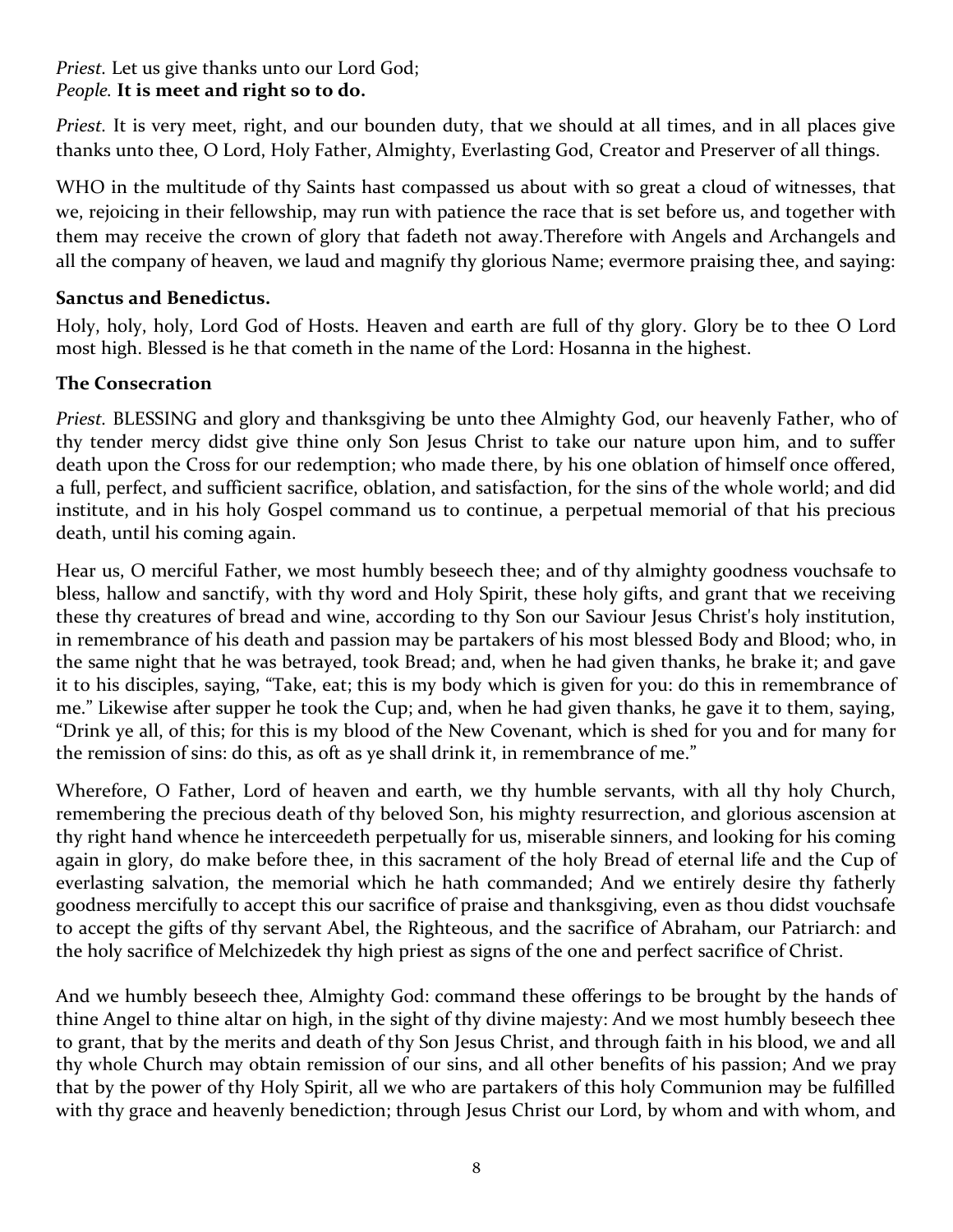in whom, in the unity of the Holy Spirit, all honour and glory be unto thee, O Father Almighty, world without end. **Amen.**

*Priest.* And now, as our saviour Christ has taught us, we are bold to say.

*Priest and people together.* **OUR FATHER who art in heaven, hallowed be thy Name, thy kingdom come, thy will be done, on earth as it is in heaven. Give us this day our daily bread; and forgive us our trespasses, as we forgive them that trespass against us; and lead us not into temptation, but deliver us from evil. For thine is the kingdom, the power, and the glory, For ever and ever. Amen.**

*Priest.* The peace of the Lord be always with you; *People.* **And with thy spirit.**

*Priest and people together.* **WE do not presume to come to this thy Table, O merciful Lord, Trusting in our own righteousness, But in thy manifold and great mercies. We are not worthy So much as to gather up the crumbs under thy Table. But thou art the same Lord, Whose property is always to have mercy: Grant us therefore, gracious Lord, So to eat the Flesh of thy dear Son Jesus Christ, And to drink his Blood, That our sinful bodies may be made clean by his Body, And our souls washed through his most precious Blood, And that we may evermore dwell in him, And he in us. Amen.**

#### **THE COMMUNION**

#### **Agnus Dei.**

O Lamb of God, that takest away the sin of the world, have mercy upon us. O Lamb of God, that takest away the sin of the world, have mercy upon us. O Lamb of God, that takest away the sin of the world, grant us thy peace.

*Priest*. Behold the Lamb of God, which taketh away the sin of the world.

#### **Communion Sentence.**

*Have I been so long time with you, and yet hast thou not known me, Philip? He that hath seen me hath seen my Father also, alleluia. Believest thou not that I am in the Father, and the Father in me? Alleluia, alleluia.*

**Communion.** Chorale-prelude on *Vater unser im Himmelreich* by D. Buxtehude

**Communion Hymn.** The Lord my pasture shall prepare (#491) - SURREY

#### **THE CONCLUDING RITE**

*Priest.* Almighty and everliving God, we most heartily thank thee that thou dost graciously feed us, in these holy mysteries, with the spiritual food of the most precious Body and Blood of thy Son our Saviour Jesus Christ; assuring us thereby of thy favour and goodness towards us; and that we are living members of his mystical body, which is the blessed company of all faithful people; and are also heirs through hope of thy everlasting kingdom.

*Priest and people together.* **AND HERE we offer and present unto thee, O Lord, ourselves, our souls and bodies, to be a reasonable, holy, and living sacrifice unto thee. And although we are unworthy, yet we beseech thee to accept this our bounden duty and service, not weighing our merits, but pardoning our offences; through Jesus Christ our Lord, to whom, with thee and the Holy Ghost, be all honour and glory, world without end. Amen.**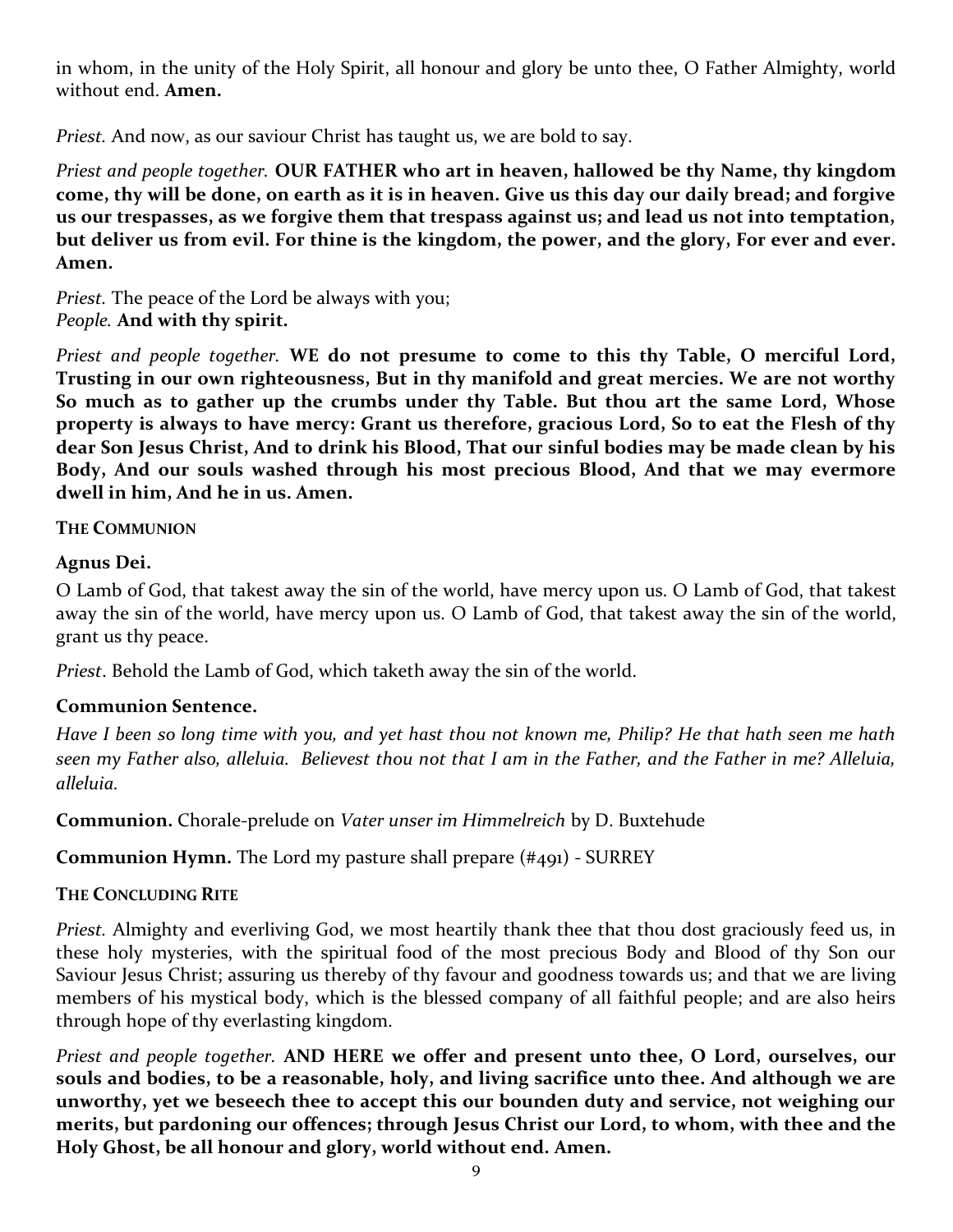*Priest.* O Lord, who hast fulfilled us with saving mysteries: we beseech thee that we may be aided by the prayers of those whose festival we celebrate. Through Jesus Christ thy Son, our Lord, who liveth and reigneth with thee in the unity of the Holy Ghost, ever one God, world without end. Amen

The Peace of God, which passeth all understanding, keep your hearts and minds in the knowledge and love of God, and of his Son Jesus Christ our Lord: and the blessing of God Almighty, the Father, the Son, and the Holy Ghost, be amongst you and remain with you always. **Amen.**

*Deacon.* Depart in peace. Alleluia *People.* Thanks be to God. **Alleluia**.

*Hymn. O Glorious maid (# 215) (The sanctuary party proceeds to the shrine of Our Lady)*



Joy to thee, O Queen of Heaven**, alleluia** He whom thou wast meet to bear, **alleluia** As he promised hath arisen, **alleluia** Pour for us to God thy prayer**, alleluia.**

Rejoice and be glad, O Virgin Mary, alleluia **For the Lord is risen indeed, Alleluia!**

Let us Pray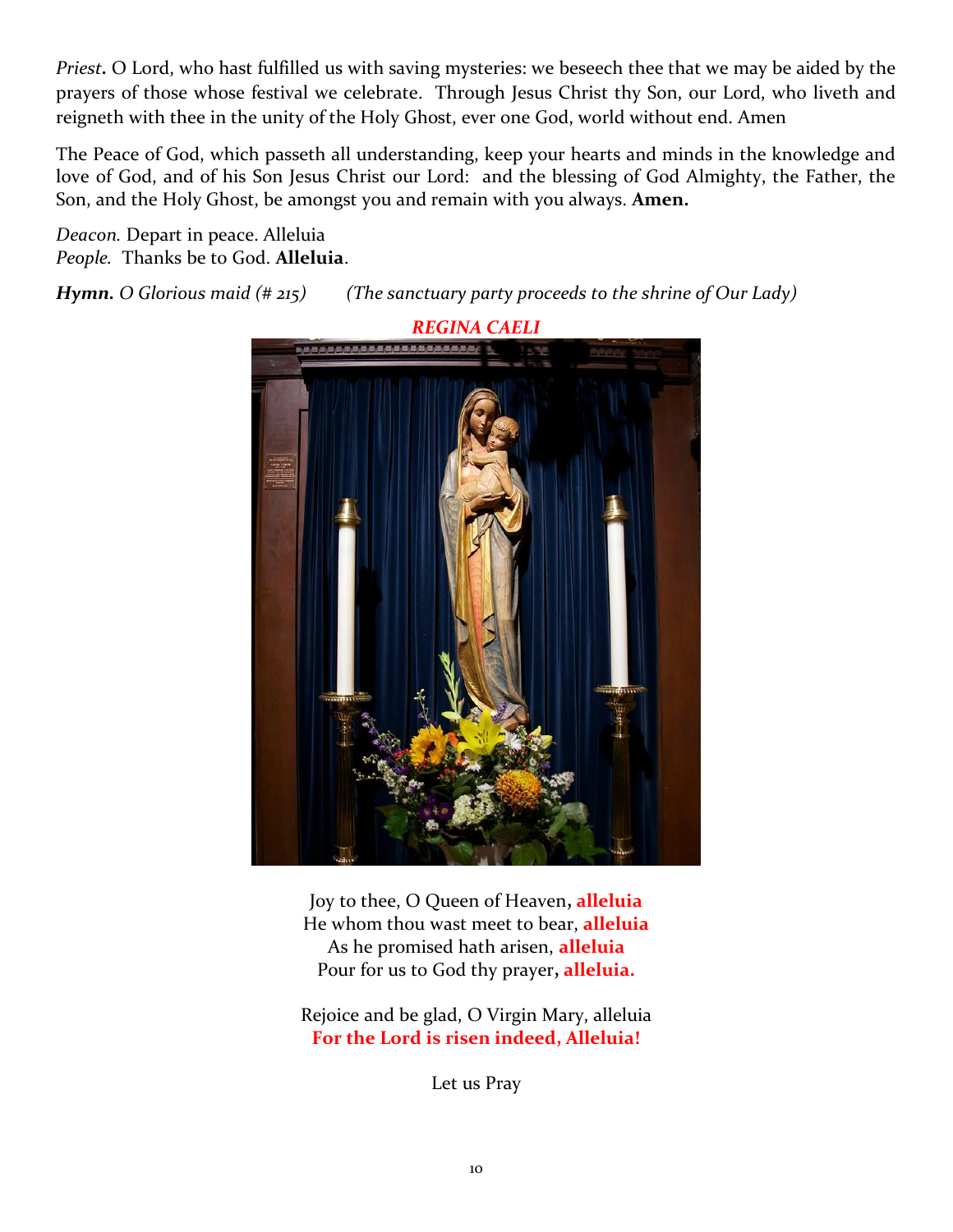O God, who by the Resurrection of thy Son, our Lord Jesus Christ, hast given joy unto the world; grant we beseech Thee, that aided by the prayers of His Mother, the Blessed Virgin Mary, we may obtain the joys life eternal; through Jesus Christ our Lord. **Amen**

**Postlude:** Prelude in D major, BuxWV 139, by D. Buxtehude

### **Prayers of the People**

**In Faith, Hope and Charity let us pray for the good estate of the Catholic church.** *We give thanks for our collective health and resilience during the pandemic, for a safe re-opening, for all medical staff; hospitals and clinics.* **We remember** *St. Michael and all Angels, Winnipeg; Our Diocesan prayer partners, The Territory of the People and the Diocese of Masasi; and the community of St. Michael's Mission. For those who suffer injustice and those who work for justice and peace. We pray for the end of the conflict between Ukraine & Russia, for all the peoples of the world contending with extremism, violence and polarization. Let us pray for Canada's Indigenous peoples; for our Earth and its living systems, and those suffering from natural and human caused disasters. We also pray for our parish and its redevelopment plans that we may continue as a community of faith.*

#### *[Anglican Cycle of Prayer \(May 1-7\)](https://anglicancommunion.org/media/422641/acp_from-aba-to-zululand-2021-to-2023_web.pdf)*

- **Sun** The Episcopal Church in the Philippines
- **Mon** The Diocese of West Lango The Church of the Province of Uganda
- **Tues** The Diocese of Langtang The Church of Nigeria (Anglican Communion) (Jos Province)
- **Wed** The Diocese of Lebombo The Anglican Church of Southern Africa
- **Thu** The Diocese of Leeds The Church of England (York Province)
- **Fri** The Diocese of Leicester The Church of England (Canterbury Province)
- **Sat** The Diocese of Lesotho The Anglican Church of Southern Africa

#### *[Diocesan Cycle of Prayer](https://static1.squarespace.com/static/53339102e4b00c509597c34c/t/6001f5b4514b6c73056efd5b/1610741172969/Prayer+Roster+2021.pdf)*

- **Sun** The Ministry of Music in the Diocese Music Directors, Musicians and Choir Members
- **Mon** Parish Secretaries, Wardens, and Treasurers
- **Tues** Parish Workers and Vergers
- **Wed** Diocesan Clergy Spouses, Widows, and Widowers
- **Thu** The Sisterhood of St John the Divine Sister Elizabeth, Reverend Mother
- **Fri** Anglican Fellowship of Prayer Mrs Valerie Bennett Ms Stacey Neale
- **Sat** Dialogues The Anglican/Roman Catholic International Commission The International Anglican/Orthodox dialogue

**For those in special need:** Ivan Smith, Andrew Hope, Wayne, Anthony McDermott, Terrance, Simon, Diane, Karen, Ronnie, Fr Richard Cawley, Monica Bynoe, Conrad, Réal Guérin, Alexandra Belden, Jacques Wong, Brian Carter, Pauline Carter, Art Fisher, Thérèse Meilleur, Dino

**For continuing support:** Beth, Tony Whitehead, Juanita Docherty-McFarlane, Ian MacLean, Vessella, Glenn Cartwright, Geraldine Doran, Howard Goldstein, Desmond Murphy, Mike, Tom Byford, Deirdre Hitchcox, Frances Kemp, Thomas Numann, Sandra Guillaume, Peter Iveson, RoseMary, Louise Driver, James Turney, BB Gaylord, Hannah Brockow

#### *Commemorations ( May 1-7)*

- **Sun** Eileene F P Coddell, Loena Smith, Phyllis P M Erskine, Clifford Smith
- **Mon** Margaret Ann Raine, Kenneth Casey, Winnifred Sylvester
- **Tues** Hannah Martin, Calvin Lord, Emily Waud
- **Wed** John Brereton Hebden, Frederick Hilton, Marie Monger, Irene Walker, Winifred Thomas
- **Thu** Hambley White, Ellen Adelaide French, Dorothy Blasi, Edward Fowler, Charles Hutchins, Gerald Aikman, Mary Horndorf, Adela Eaves, Dorothy Harvey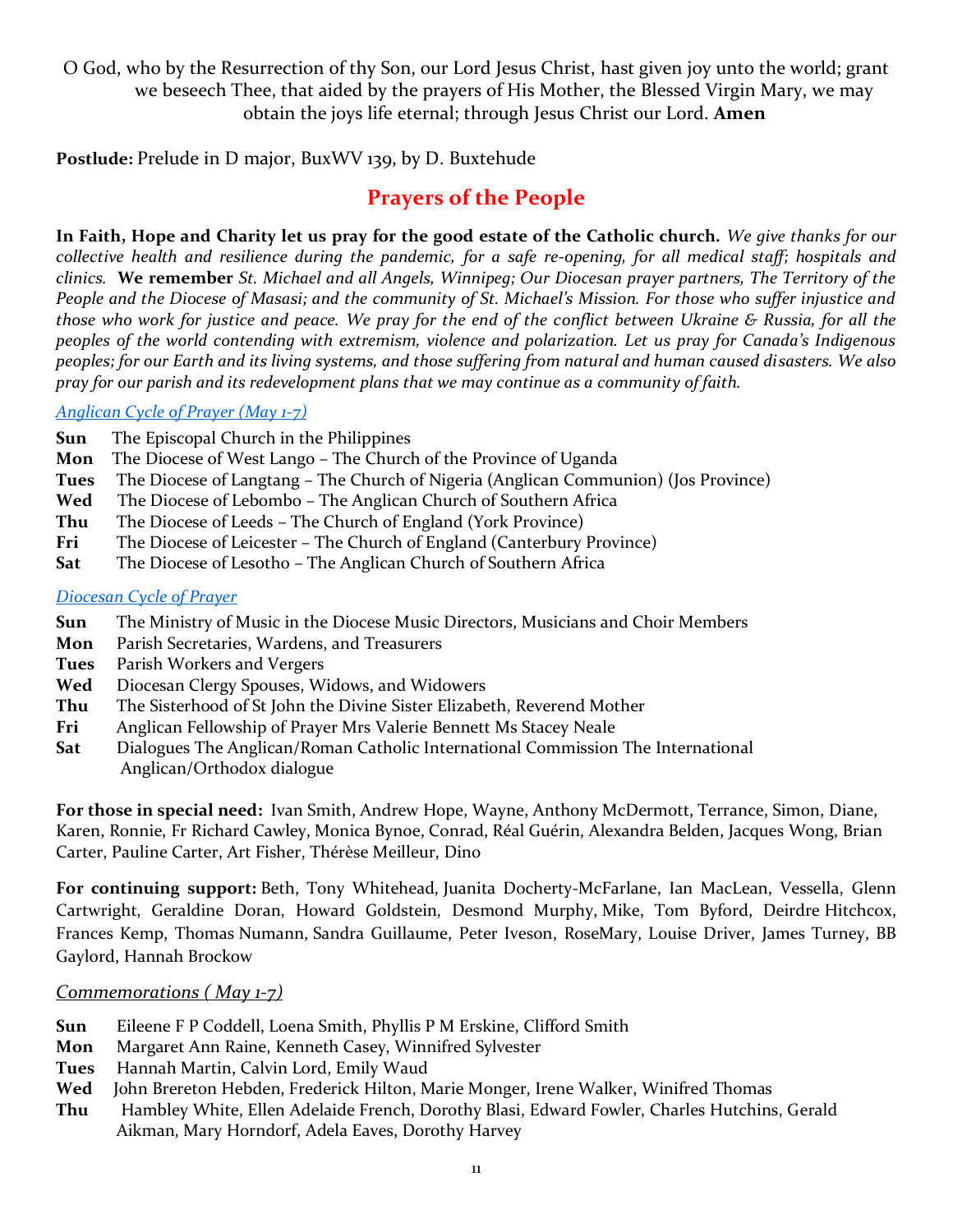- **Fri** Robert Smith, James Allan, Frederick Brown, Harry Cook, Clothilda Fletcher
- **Sat** Mary Henders, Russell Irwin, Marian Reid, Arthur Joyce, Marjorie Buchanan, Lucien Giguere, Charles Boon, William Burnett

*Please contact [Mother Wendy](mailto:thurifer@hotmail.com) or [Father Keith](mailto:rector@redroof.ca) with additions or changes to the prayer list*

## **THE CHURCH OF ST.JOHN THE EVANGELIST**

**At the cutting edge of Tradition & a resource for the wider Church**

Founded in 1861, St. John's is a distinct and loving community in the heart of Montreal, centered around the Anglo-Catholic Eucharistic tradition. We are committed to serving God in 'the beauty of holiness' through ritual, word, and music. 'Openness to all' is a fundamental characteristic of the parish. Such openness brings together people from a broad spectrum of origins, opinions, and life experiences, making the congregation diverse, interesting, and stimulating. We hope that your experience in our church brings you peace and joy.

#### **Donations**

**Thank you for everyone who is continuing to send in their donations to the church or online!** To give, you can mail cheques to the office, or donate online at the [St. John's Canada Helps Donation Page.](https://www.canadahelps.org/en/charities/119182384RR0002-the-church-of-st-john-the-evangelist/) You can also donate through a monthly preauthorized remittance (PAR) from your bank account. Please contact Beth Reed at [rwarden@redroof.ca](mailto:rwarden@redroof.ca) for any questions about PAR or donating to the church.



**PROMENADE DES ARTISTES** 137 President Kennedy Avenue Montreal (Quebec) H2X 3P6 facebook.com/redroof.ca **c** redroof.mtl **office@redroof.ca 514-288-4428 [www.redroof.ca](http://www.redroof.ca/)**

**THE REV'D CANON KEITH A. SCHMIDT, RECTOR [rector@redroof.ca](mailto:rector@redroof.ca)** 514-717-4930 (Cell) 514-288-6130 (Study)

**Associate Priests:** The Rev'd Wendy H. Telfer - [thurifer@hotmail.com](mailto:thurifer@hotmail.com) - 514-506-2386 The Rev'd Marc-Philippe Vincent – [marc-philippe.vincent@redroof.ca](mailto:marc-philippe.vincent@redroof.ca) - 514-915-2067 **Assistant Curate:** The Rev'd Susan Searle - [inguz@sympatico.ca](mailto:inguz@sympatico.ca%20-) – 438-823-2106.